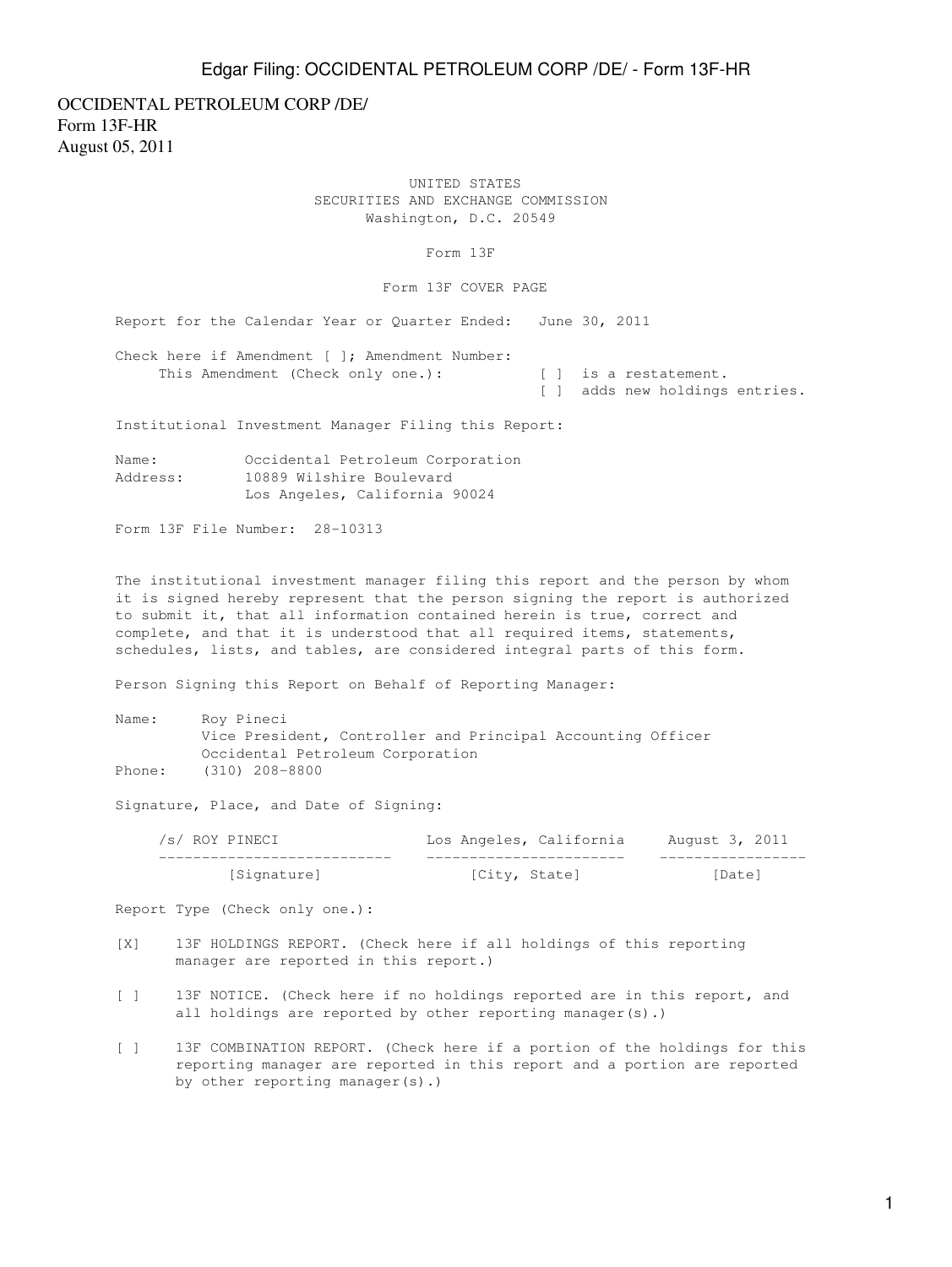Form 13F SUMMARY PAGE

Report Summary:

Number of Other Included Managers: 4 Form 13F Information Table Entry Total: 42 Form 13F Information Table Value Total: \$132,351 (thousands)

List of Other Included Managers:

Provide a numbered list of the name(s) and Form 13F file number(s) of all institutional investment managers with respect to which this report is filed, other than the manager filing this report.

| No.           | 13F File Number | Name                                |
|---------------|-----------------|-------------------------------------|
| 1             | 28-13910        | Phibro Trading LLC                  |
| $\mathcal{L}$ | 28-13909        | Oxy Energy Services Inc.            |
| 3             | $28 - 13908$    | Occidental Petroleum Investment Co. |
| Δ             | $28 - 12381$    | Phibro LLC                          |

FORM 13F INFORMATION TABLE

| COLUMN <sub>1</sub>    | COLUMN <sub>2</sub> | COLUMN <sub>3</sub> | COLUMN 4           | COLUMN <sub>5</sub>                  | COLUMN 6                 |
|------------------------|---------------------|---------------------|--------------------|--------------------------------------|--------------------------|
| NAME OF ISSUER         | TITLE OF CLASS      | CUSIP               | VALUE<br>(x\$1000) | SHRS OR SH/ PUT/<br>PRN AMT PRN CALL | INVESTMENT<br>DISCRETION |
|                        |                     |                     |                    |                                      |                          |
| ALCOA INC              | <b>COM</b>          | 013817101           | 1262               | 79572 SH                             | SHARED-DEFIN             |
| ANADARKO PETE CORP     | <b>COM</b>          | 032511107           | 2346               | 30561 SH                             | SHARED-DEFIN             |
| APACHE CORP            | <b>COM</b>          | 037411105           | 1345               | 10898 SH                             | SHARED-DEFIN             |
| AVALON RARE METALS INC | <b>COM</b>          | 053470100           | 139                | 20000 SH                             | SHARED-DEFIN             |
| BRIGHAM EXPLORATION CO | <b>COM</b>          | 109178103           | 300                | 10026 SH                             | SHARED-DEFIN             |
| CANADIAN NAT RES LTD   | <b>COM</b>          | 136385101           | 1046               | 24998 SH                             | SHARED-DEFIN             |
| CHESAPEAKE ENERGY CORP | <b>COM</b>          | 165167107           | 2453               | 82603 SH                             | SHARED-DEFIN             |
| CHEVRON CORP NEW       | <b>COM</b>          | 166764100           | 3826               | 37206 SH                             | SHARED-DEFIN             |
| CIMAREX ENERGY CO      | <b>COM</b>          | 171798101           | 355                | 3949 SH                              | SHARED-DEFIN             |
| CME GROUP INC          | COM                 | 125720105           | 1750               | 6000 SH                              | SHARED-DEFIN             |
|                        |                     |                     |                    |                                      |                          |